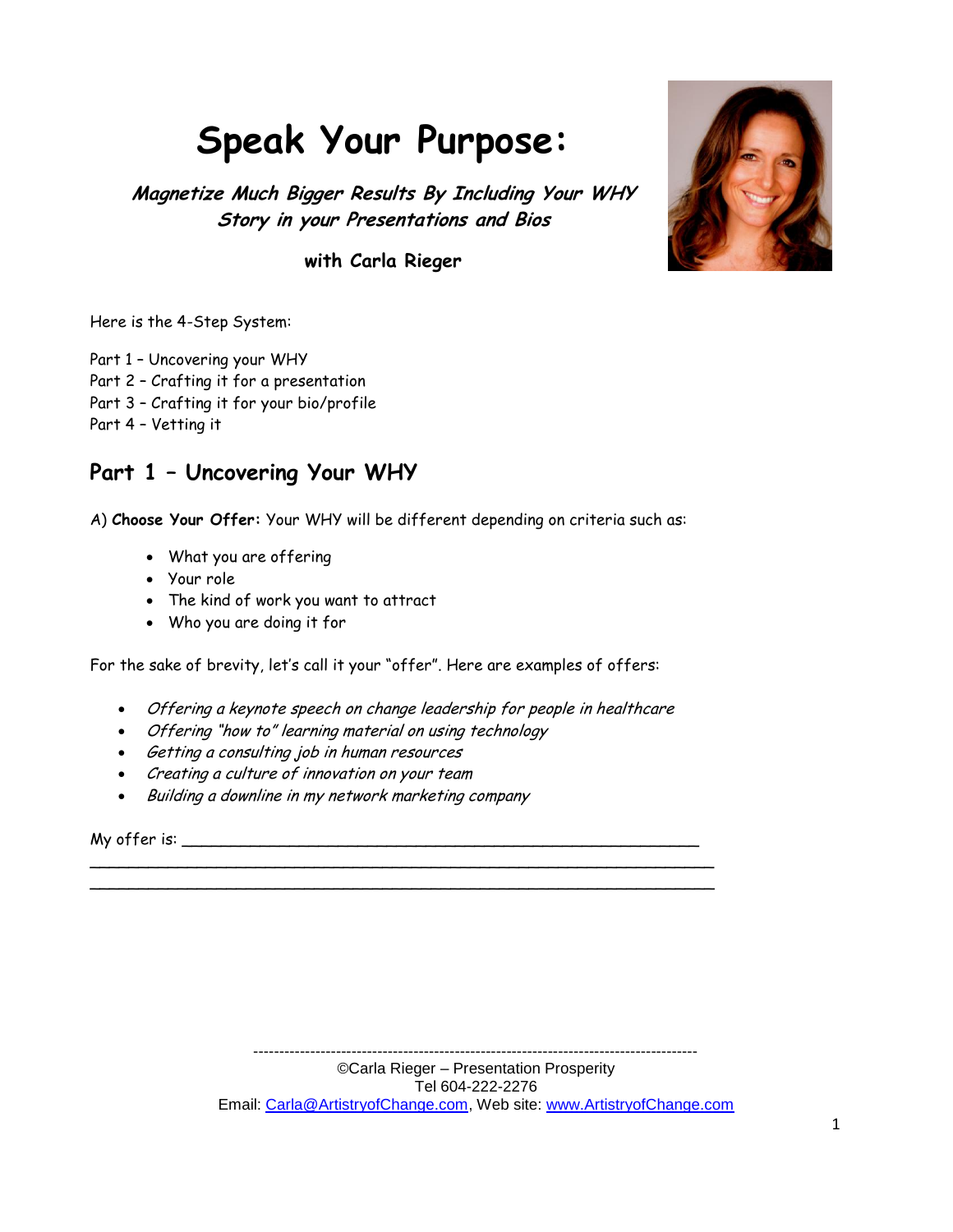B) **Circle your values:** Thinking about your offer, circle any of the values below that are most important you--up to 10. Do this quickly, use your gut instinct. Now see if you can get that list down to just 3. Add words of your own, if necessary.

| accuracy          | focus                | peace                | empowerment         |
|-------------------|----------------------|----------------------|---------------------|
| achievement       | forward movement     | performance          | environment         |
| acknowledgment    | free Spirit          | personal development | excellence          |
| adventure         | freedom              | personal power       | excitement          |
| aesthetics/beauty | full self-expression | power                | independence        |
| altruism          | fun                  | powerful             | integrity           |
| authenticity      | growth               | privacy              | intelligence        |
| autonomy          | honesty              | productivity         | joy                 |
| certainty         | humor                | creativity           | humility/humbleness |
| clarity           | compassion           | danger               | learning            |
| collaboration     | completion           | directness           | leadership          |
| commitment        | comradeship          | elegance             | loyalty             |
| community         | connecting           | emotional health     | mastery             |
| moderation        | nature               | nurturing            | meaning             |
| orderliness       | cleanliness          | participation        | openness            |
| recognition       | resilience           | resolute             | partnership         |
| romance           | magic                | security             | risk-taking         |
| contribution      | service              | solitude             | sensuality          |
| spirituality      | <b>SUCCESS</b>       | recognized           | sovereignty         |
| tranquility       | trust                |                      | tradition           |
|                   |                      |                      |                     |
|                   |                      |                      |                     |

### C) **What's good about your offer?**

When you are at your best what are you doing?\_\_\_\_\_\_\_\_\_\_\_\_\_\_\_\_\_\_\_\_\_\_\_\_\_\_\_\_\_\_

How are you affecting people? \_\_\_\_\_\_\_\_\_\_\_\_\_\_\_\_\_\_\_\_\_\_\_\_\_\_\_\_\_\_\_\_\_\_\_\_\_\_\_\_\_\_

What skills are you displaying?\_\_\_\_\_\_\_\_\_\_\_\_\_\_\_\_\_\_\_\_\_\_\_\_\_\_\_\_\_\_\_\_\_\_\_\_\_\_\_\_\_\_\_\_

How are you, your services or products making a difference?

How are you, your products or services useful to the world?

©Carla Rieger – Presentation Prosperity Tel 604-222-2276 Email: Carla@ArtistryofChange.com, Web site: www.ArtistryofChange.com

\_\_\_\_\_\_\_\_\_\_\_\_\_\_\_\_\_\_\_\_\_\_\_\_\_\_\_\_\_\_\_\_\_\_\_\_\_\_\_\_\_\_\_\_\_\_\_\_\_\_\_\_\_\_\_\_\_\_\_\_\_\_\_\_\_\_\_

\_\_\_\_\_\_\_\_\_\_\_\_\_\_\_\_\_\_\_\_\_\_\_\_\_\_\_\_\_\_\_\_\_\_\_\_\_\_\_\_\_\_\_\_\_\_\_\_\_\_\_\_\_\_\_\_\_\_\_\_\_\_\_\_\_\_\_

\_\_\_\_\_\_\_\_\_\_\_\_\_\_\_\_\_\_\_\_\_\_\_\_\_\_\_\_\_\_\_\_\_\_\_\_\_\_\_\_\_\_\_\_\_\_\_\_\_\_\_\_\_\_\_\_\_\_\_\_\_\_\_\_\_\_\_

--------------------------------------------------------------------------------------

\_\_\_\_\_\_\_\_\_\_\_\_\_\_\_\_\_\_\_\_\_\_\_\_\_\_\_\_\_\_\_\_\_\_\_\_\_\_\_\_\_\_\_\_\_\_\_\_\_\_\_\_\_\_\_\_\_\_\_\_\_\_\_\_\_\_\_

\_\_\_\_\_\_\_\_\_\_\_\_\_\_\_\_\_\_\_\_\_\_\_\_\_\_\_\_\_\_\_\_\_\_\_\_\_\_\_\_\_\_\_\_\_\_\_\_\_\_\_\_\_\_\_\_\_\_\_\_\_\_\_\_\_\_\_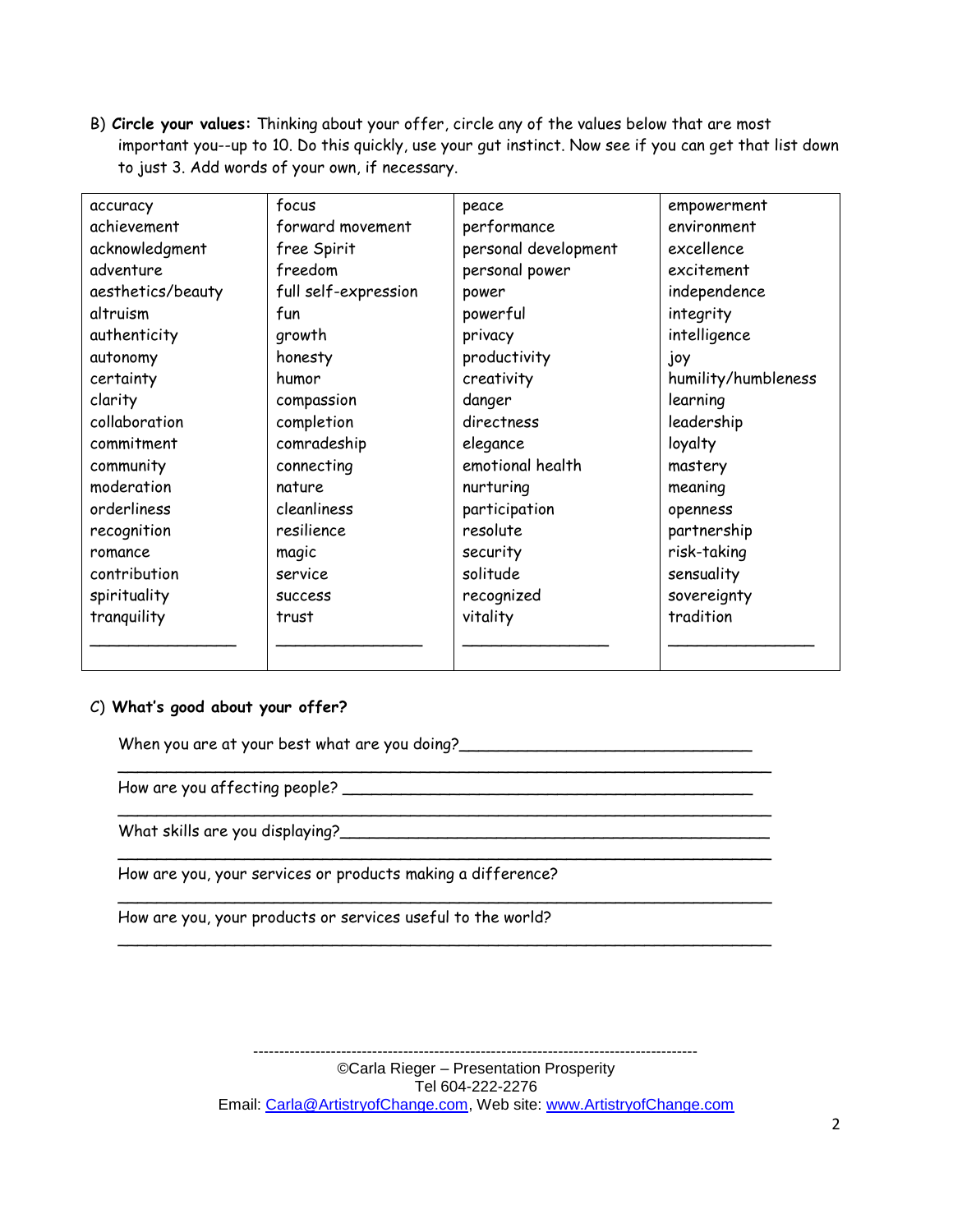D) What do you believe? Write free-form here including what you wrote above. What you believe is missing in the world that needs filling? What really matters to you? What do you believe is your purpose in being here? What is your piece of the puzzle to solve?

One Sentence Version (e.g. Mother Theresa - To care for and comfort the poor, sick and needy all over the world or Andrew Carnegie - To make low cost, high quality steel available to the world)

5 Word or Less Version: (e.g. Walt Disney - To make children happy)

©Carla Rieger - Presentation Prosperity Tel 604-222-2276 Email: Carla@ArtistryofChange.com, Web site: www.ArtistryofChange.com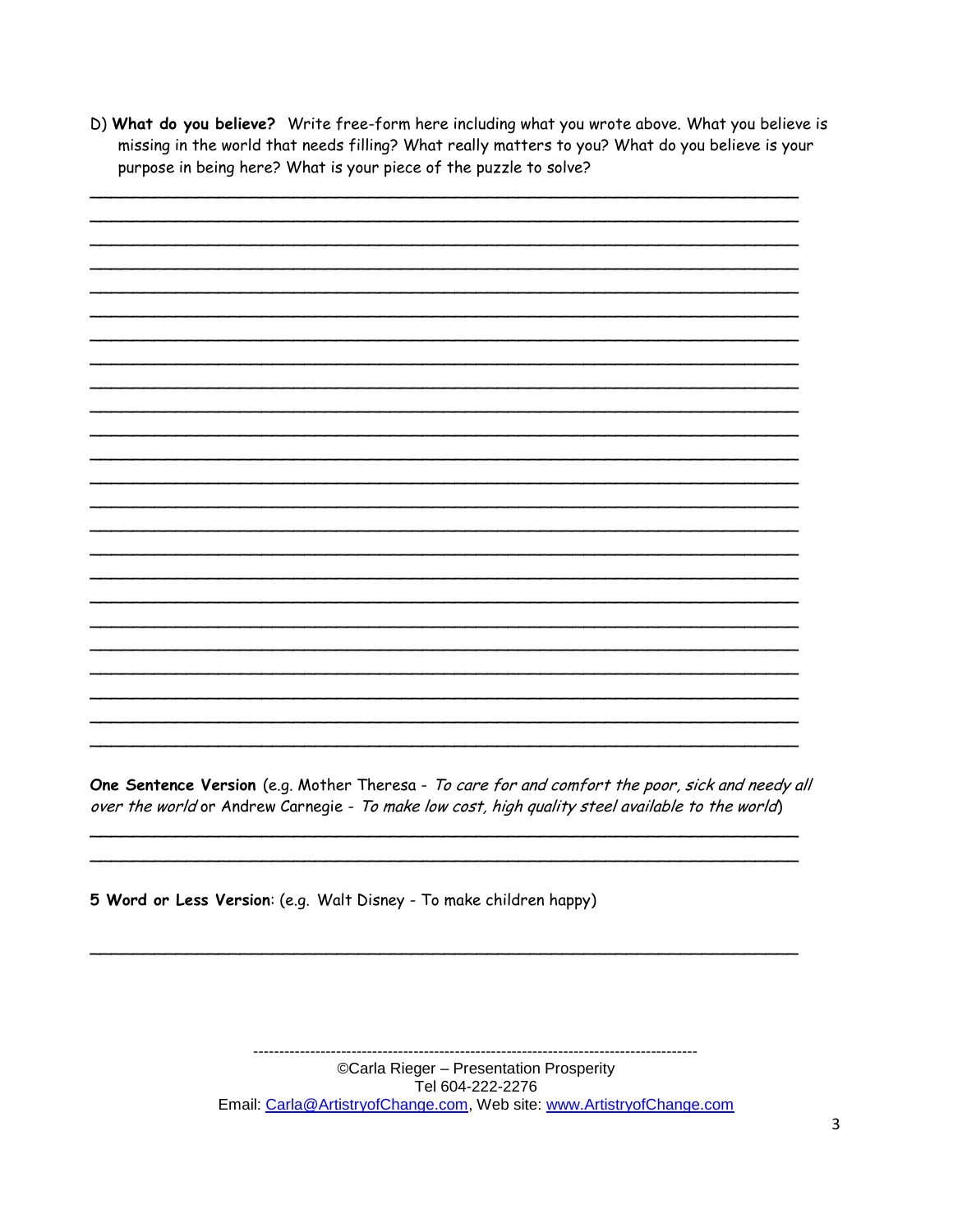# **Part 2 – Crafting it into a Personal Story**

You can share your WHY in raw form, but usually it needs to be translated so that the right people "get" it. The best way is through a story, preferably a personal story.

#### **What motivated you to make this offer to the world?**

What's your back story in regards to this offer? Think of times in your life where you achieved a goal, resolved a dilemma, made it a discovery, or overcame a challenge. These are the defining moments of life that set you on a course, that triggered you to make a commitment to a way of being, to serving the world in some way.

#### **Go through your life in 10 year segments**

See what stories come to mind. Write a few words about it. Skip sections where necessary. Then pick the subject that has the most impact for you now and that relates the most to your offer.

### **Age 0-10**

| Challenging goal you achieved                                                                                                                                                                                                        |
|--------------------------------------------------------------------------------------------------------------------------------------------------------------------------------------------------------------------------------------|
| Inner dilemma you resolved/high stakes decision                                                                                                                                                                                      |
| Discovery <b>Contract Contract Contract Contract Contract Contract Contract Contract Contract Contract Contract Contract Contract Contract Contract Contract Contract Contract Contract Contract Contract Contract Contract Cont</b> |
| Conflict/Trouble                                                                                                                                                                                                                     |
| Mishap/accident/loss_                                                                                                                                                                                                                |

### **Age 11-20**

| Challenging goal you achieved_                  |
|-------------------------------------------------|
| Inner dilemma you resolved/high stakes decision |
| Discovery______________________                 |
| Conflict/Trouble_                               |
| Mishap/accident/loss                            |

### **Age 21-30**

| Challenging goal you achieved_                  |
|-------------------------------------------------|
| Inner dilemma you resolved/high stakes decision |
|                                                 |
| Conflict/Trouble                                |
| Mishap/accident/loss                            |

©Carla Rieger – Presentation Prosperity Tel 604-222-2276 Email: Carla@ArtistryofChange.com, Web site: www.ArtistryofChange.com

--------------------------------------------------------------------------------------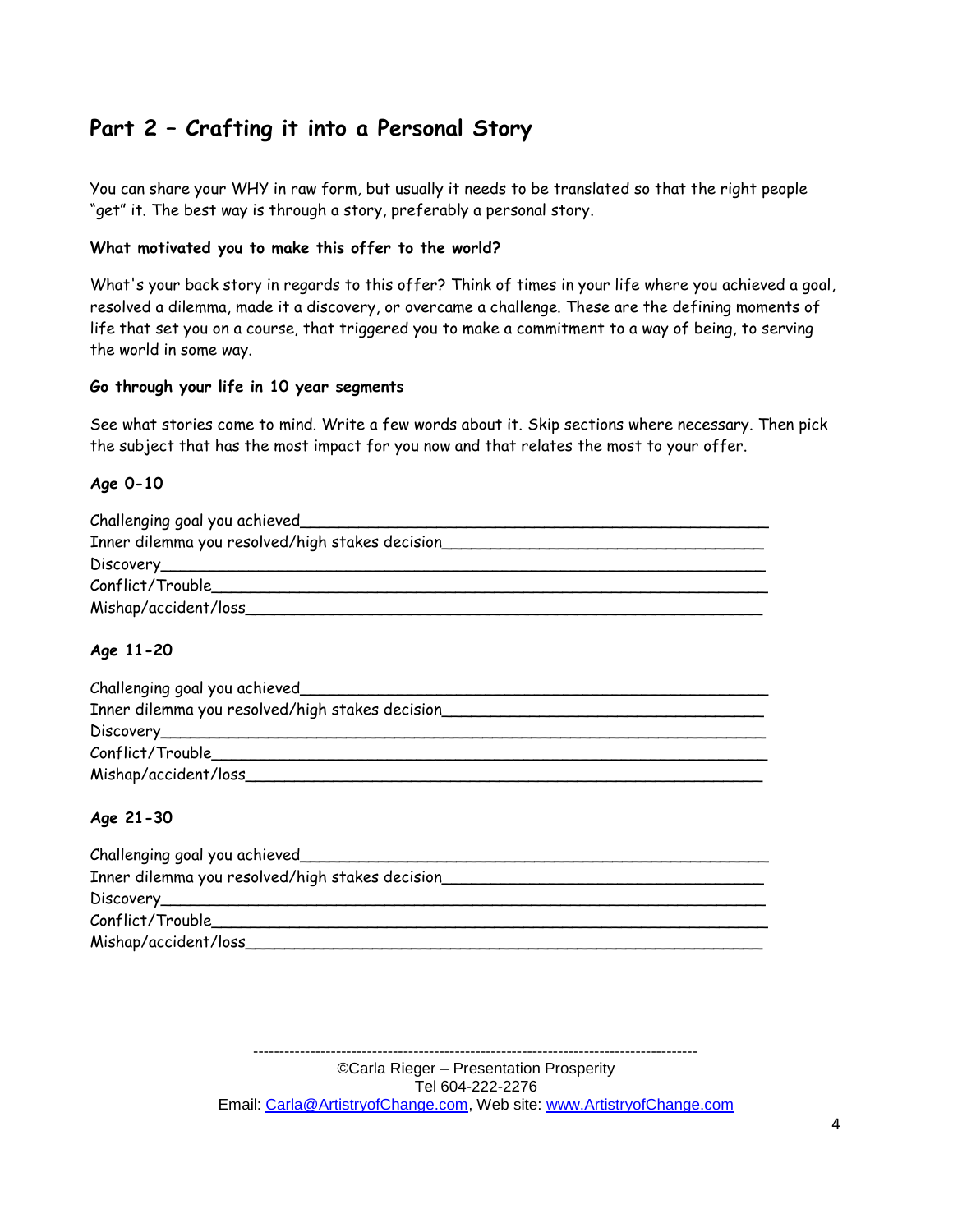# **Age 31-40**

| Challenging goal you achieved                   |  |  |  |
|-------------------------------------------------|--|--|--|
| Inner dilemma you resolved/high stakes decision |  |  |  |
| Discovery <b>Example 2014</b>                   |  |  |  |
| Conflict/Trouble                                |  |  |  |
| Mishap/accident/loss_                           |  |  |  |

## **Age 41-50**

| Challenging goal you achieved                   |
|-------------------------------------------------|
| Inner dilemma you resolved/high stakes decision |
| Discovery <b>Example 2014</b>                   |
| Conflict/Trouble                                |
| Mishap/accident/loss                            |

## **Age 51-60**

| Challenging goal you achieved                   |
|-------------------------------------------------|
| Inner dilemma you resolved/high stakes decision |
|                                                 |
| Conflict/Trouble                                |
| Mishap/accident/loss                            |

## **Age 61-70**

| Challenging goal you achieved                   |
|-------------------------------------------------|
| Inner dilemma you resolved/high stakes decision |
|                                                 |
| Conflict/Trouble                                |
| Mishap/accident/loss_                           |

# **Age 71+**

| Challenging goal you achieved                   |  |  |  |
|-------------------------------------------------|--|--|--|
| Inner dilemma you resolved/high stakes decision |  |  |  |
|                                                 |  |  |  |
| Conflict/Trouble                                |  |  |  |
| Mishap/accident/loss                            |  |  |  |

©Carla Rieger – Presentation Prosperity Tel 604-222-2276 Email: Carla@ArtistryofChange.com, Web site: www.ArtistryofChange.com

--------------------------------------------------------------------------------------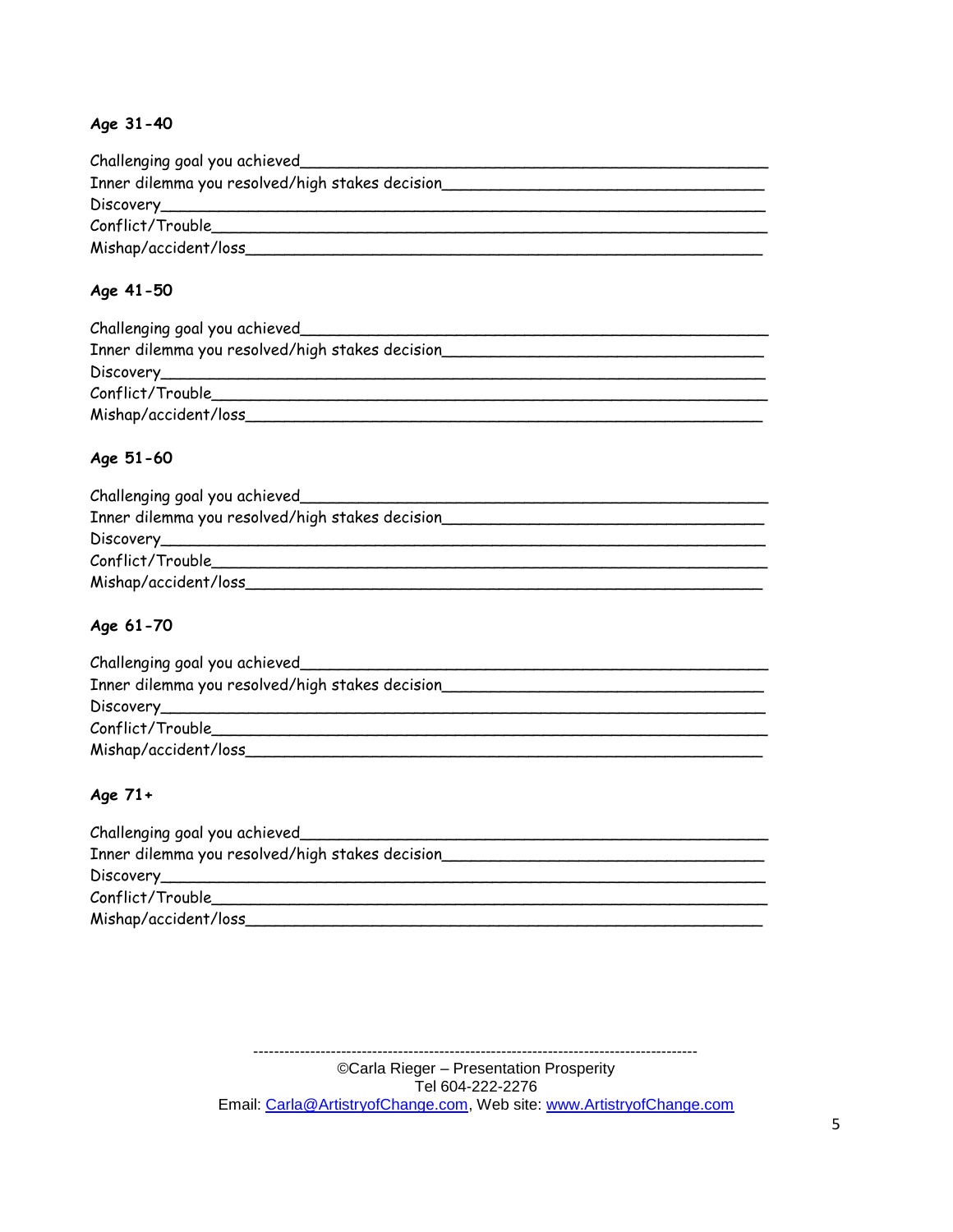|  |  | Take one story idea and write it out free form (no editing) |  |  |
|--|--|-------------------------------------------------------------|--|--|
|  |  |                                                             |  |  |
|  |  |                                                             |  |  |
|  |  |                                                             |  |  |
|  |  |                                                             |  |  |
|  |  |                                                             |  |  |
|  |  |                                                             |  |  |
|  |  |                                                             |  |  |
|  |  |                                                             |  |  |
|  |  |                                                             |  |  |
|  |  |                                                             |  |  |
|  |  |                                                             |  |  |
|  |  |                                                             |  |  |
|  |  |                                                             |  |  |
|  |  |                                                             |  |  |
|  |  |                                                             |  |  |
|  |  |                                                             |  |  |
|  |  |                                                             |  |  |
|  |  |                                                             |  |  |

©Carla Rieger – Presentation Prosperity<br>Tel 604-222-2276<br>Email: Carla@ArtistryofChange.com, Web site: www.ArtistryofChange.com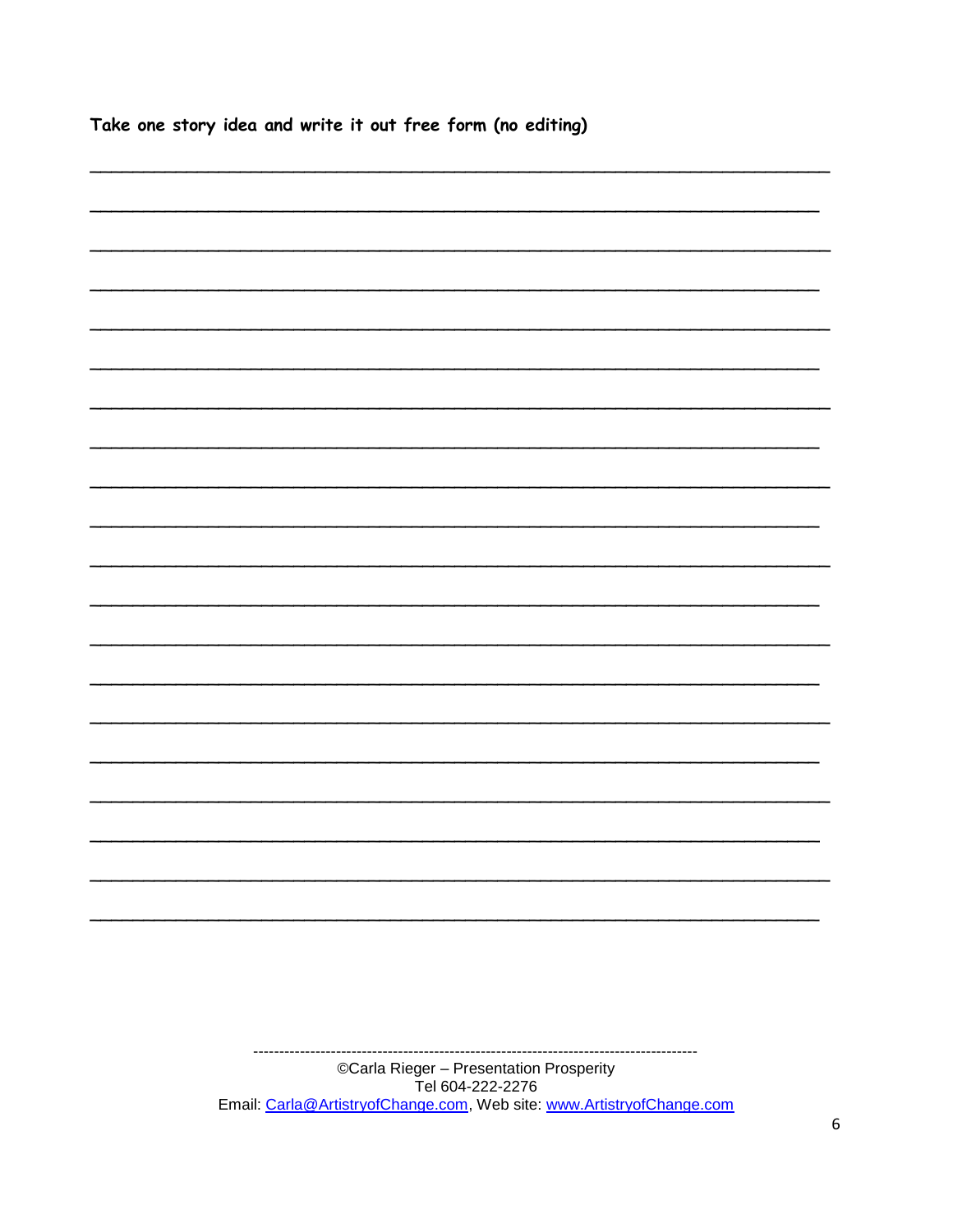# **Part 3 – Adding Your WHY Story to a Bio or Profile**

#### **Bad Bio example**

Linda Ellis has been a kindergarten teacher, teaching assistant, school board administrator and adult educator. She also does speaking, educating, coaching, training and writes in various newsletters. She has an Undergraduate Degree in French from McGill University, a Masters Degree in Education from University of Washington and a certificate in Organizational Development at Portland University.

#### **Better Bio that includes her WHY**

Linda Ellis believes that school teachers who offer experiential and creative learning make the best teachers, and turn out the most useful citizens to the world. Yet, after 12 years of trying to do this as a teacher in the system, she became burned out because of the enormous administrative responsibilities and political issues that happen in many school districts. After two years of soulsearching and research into alternatives, Linda developed Enhanced Education seminars that help teachers and school districts restructure to allow for 21st century learning practices to thrive in a way that works for all concerned.

| (Belief) |  |  |  |  |
|----------|--|--|--|--|
|          |  |  |  |  |
|          |  |  |  |  |
|          |  |  |  |  |
|          |  |  |  |  |
|          |  |  |  |  |
|          |  |  |  |  |

# **Your Bio (Fill-in-the-Blanks)**

You will need different lengths of bios depending on the situation. For social media profiles such as Twitter and Meet up you may only get one sentence. In that case just say what you do for what type of people. Then you can include your beliefs, values and stories in places where you get at least 300 words such as Linkedin, Facebook and others.

> ©Carla Rieger – Presentation Prosperity Tel 604-222-2276 Email: Carla@ArtistryofChange.com, Web site: www.ArtistryofChange.com

 $-$